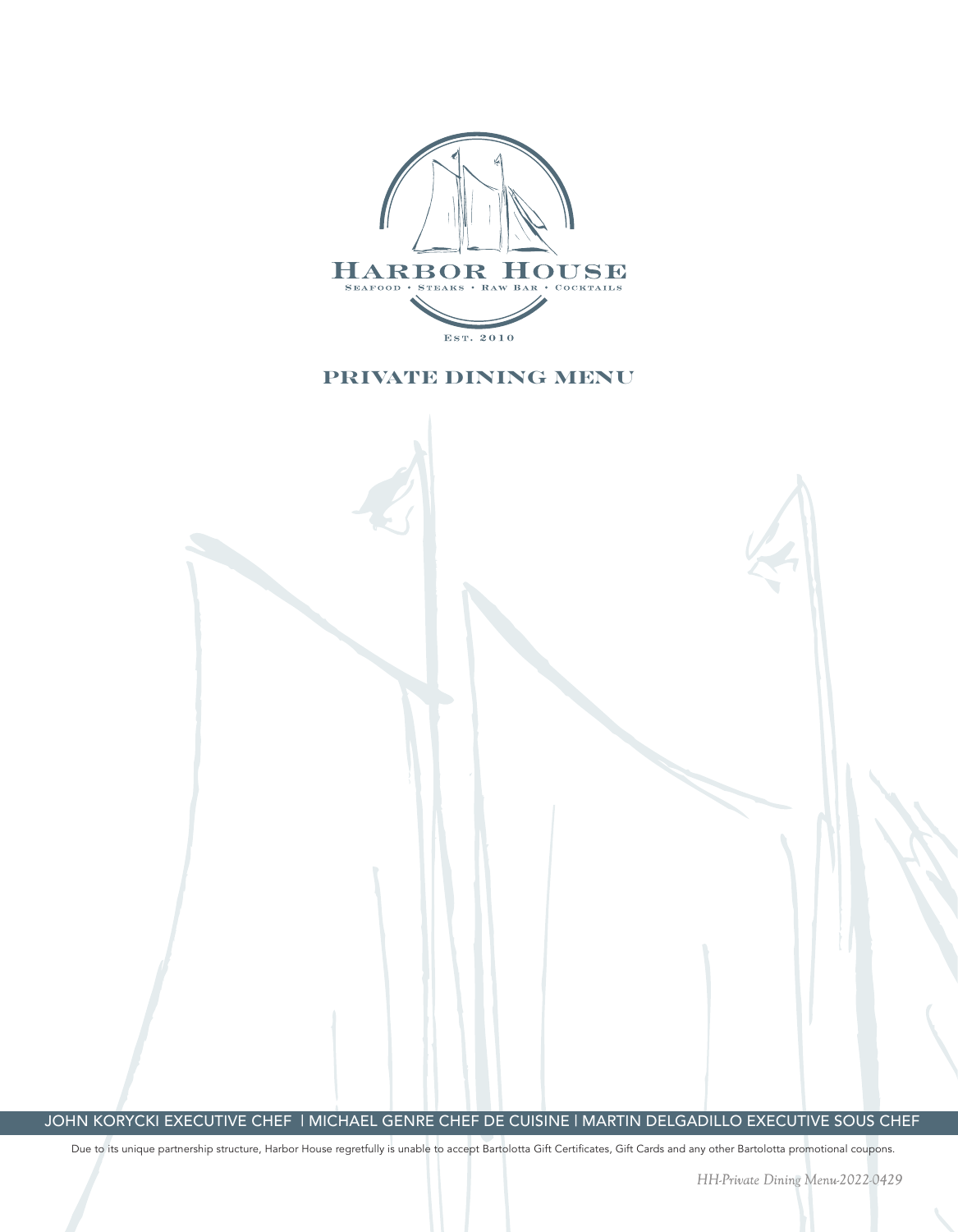

## **PASSED APPETIZERS**

Priced per dozen. Minimum order of two dozen each required. Recommended three pieces per person, per hour.

#### WARM

| <b>Miniature Maryland Style Crab Cakes</b><br>Remoulade Sauce                                                 | 48 |
|---------------------------------------------------------------------------------------------------------------|----|
| <b>Roasted Oysters</b><br>Choose one: Lemon Herb Butter or Bourbon Chipotle Butter (Gluten Free)              | 60 |
| <b>Filet Mignon Bites</b><br>Horseradish Crème Fraiche, Chives (Gluten Free)                                  | 48 |
| <b>Sautéed Shrimp</b><br>Herbed Bread Crumbs, Garlic Butter (Gluten Free without Breadcrumbs)                 | 60 |
| <b>CHILLED</b>                                                                                                |    |
| <b>Tuna Tartare</b><br>Crispy Wontons, Sesame Soy Vinaigrette, Wasabi Tobiko<br>(Gluten Free without Wontons) | 48 |
| <b>Salmon Rillettes</b><br>Smoked Salmon Pâté, Lemon Mayo, Dill (Crostino or Gluten Free on Endive)           | 42 |
| <b>Classic Shrimp Cocktail</b><br>Zesty Cocktail Sauce, Lemon (Gluten Free)                                   | 60 |
| <b>Bruschetta</b><br>Bufala Mozzarella, Arugula, Cherry Tomatoes (Gluten Free W/O Baguette)                   | 36 |
| <b>Smoked Salmon Crostino</b><br>Toasted Baguette, Cucumber, Dill, Lemon (Gluten Free W/O Baguette)           | 48 |

Menu items reflect the freshest ingredients for the season and are subject to change. Menus are required two weeks prior to your scheduled event. Prices do not include service charge and tax and are subject to change.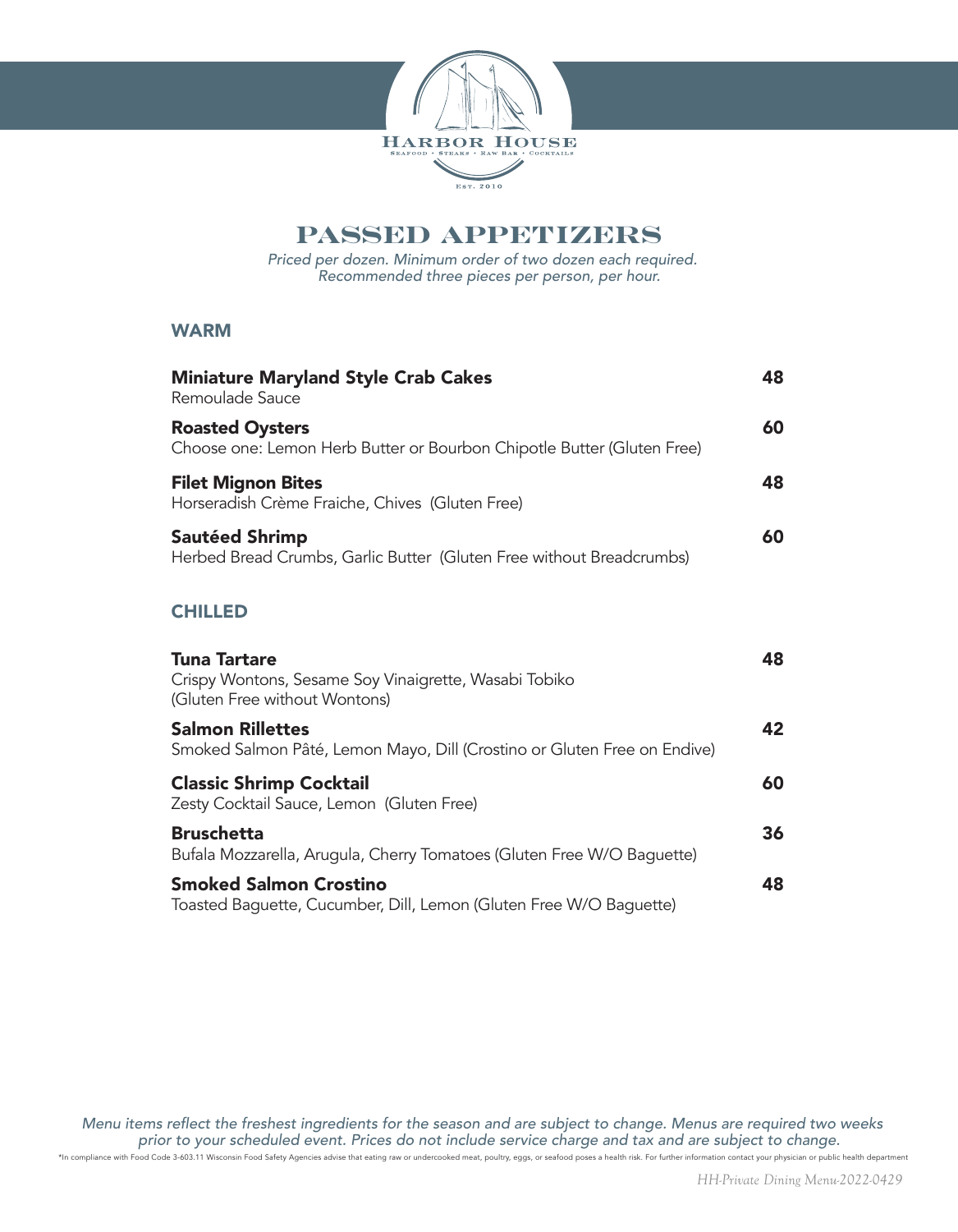

# **APPETIZERS**

Small, individually plated portions

| <b>Fried Calamari</b><br>Marinated in Garlic and Mint, Marinara                                    | 9               |
|----------------------------------------------------------------------------------------------------|-----------------|
| <b>Maryland Style Blue Crab Cake</b><br>Remoulade Sauce, Carrot and Celery Salad                   | 12              |
| <b>Classic Shrimp Cocktail</b><br>Two Gulf White Shrimp, Zesty Cocktail Sauce, Lemon (Gluten Free) | 10              |
| <b>Roasted Oysters</b><br>Choose From: Lemon Herb Butter or Bourbon Chipotle Butter (Gluten Free)  | 5 each          |
| <b>Sea Scallop</b><br>Pan-Seared Scallop, Chef's Seasonal Presentation (Gluten Free)               | 12 <sup>1</sup> |

# **SOUPS AND SALADS**

| <b>Caesar Salad</b><br>Crisp Romaine, Parmesan, Croutons, Anchovy Dressing<br>(Gluten Free without Croutons)           | 13.50 |
|------------------------------------------------------------------------------------------------------------------------|-------|
| <b>Garden Salad</b><br>Chef's Seasonal Salad Vegetables and Dressing (Gluten Free)                                     | 14    |
| <b>Burrata Salad</b><br>Chef's Seasonal Preparation, Extra Virgin Olive Oil (Gluten Free)                              | 16    |
| Little Gem Wedge<br>Cherry Tomatoes, Red Onions, Penta Creme Blue, Bacon Breadcrumbs<br>(Gluten Free without Croutons) | 15    |
| <b>New England Clam Chowder</b><br>Bacon, Potatoes                                                                     | 12    |
| <b>Shellfish Bisque</b><br>Lobster, Crab, Shrimp, Brandy, Cream                                                        | 14    |

Menu items reflect the freshest ingredients for the season and are subject to change. Menus are required two weeks prior to your scheduled event. Prices do not include service charge and tax and are subject to change.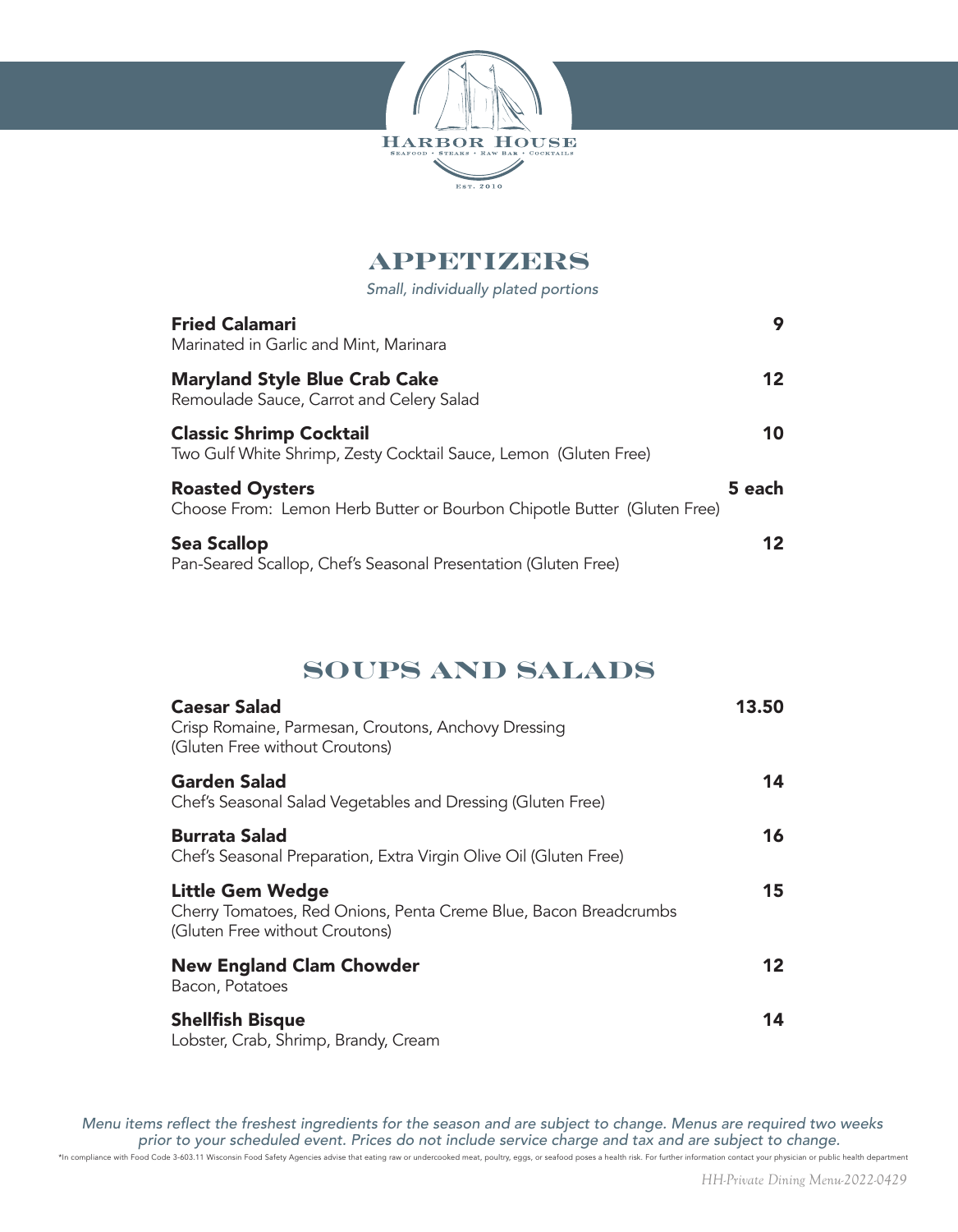

**ENTRÉES**

Please select up to three choices.

For groups of 12 or more guests, counts are required for each entrée one week prior to the reservation, with a maximum of three entrée selections. Host is to provide place cards clearly indicating the entrée selection.

#### FISH & SHELLFISH

Served with Buttered Red Potatoes

| <b>Bay of Fundy Salmon</b>                                   | 38 |
|--------------------------------------------------------------|----|
| Herb-Roasted, Broccolini, Cherry Tomato "Sauce" with Basil,  |    |
| Green Olives, Red Onion                                      |    |
| <b>Striped Bass</b>                                          | 42 |
| Pan-Seared, Chef's Seasonal Vegetable, Lemon Salsa Verde     |    |
| <b>Block Island Swordfish</b>                                | 44 |
| Herb-Grilled, Garlicky Broccolini, Herb Pesto                |    |
| <b>Sea Scallops</b>                                          | 45 |
| Pan-Seared, Chef's Seasonal Vegetable and Sauce              |    |
| <b>LAND</b>                                                  |    |
| Served with Yukon Potato Puree, Choice of One Vegetable Side |    |
| <b>Filet Mignon</b>                                          | 50 |
| <b>Roasted Chicken</b>                                       | 28 |
| <b>Vegetable Fettucine</b>                                   | 22 |

Garlicky Broccolini, Spicy Tomato Sauce, Basil Pesto

## **COMBINATION ENTRÉES**

Served with 8 oz Filet Mignon, Potato Purée, Sautéed Spinach, Béarnaise Sauce.

| South African Lobster Tail       | 78         |
|----------------------------------|------------|
| <b>Lobster Oscar</b>             | 80         |
| <b>Seared Sea Scallops</b>       | 72         |
| <b>Jumbo Lump Crabmeat Oscar</b> | <b>MKT</b> |
| <b>Grilled Shrimp</b>            | 64         |
| <b>Roasted Salmon</b>            | 64         |
| <b>Crab Cake</b>                 | 64         |

## **VEGETABLE SIDES**

| <b>Garlic Sautéed Spinach</b>   | Fr  |
|---------------------------------|-----|
| <b>Garlicky Broccolini</b>      | Gı  |
| <b>Roasted Brussels Sprouts</b> | (se |
| (seasonal)                      |     |

**rench Green Beans** rilled Asparagus easonal)

Menu items reflect the freshest ingredients for the season and are subject to change. Menus are required two weeks prior to your scheduled event. Prices do not include service charge and tax and are subject to change. \*In compliance with Food Code 3-603.11 Wisconsin Food Safety Agencies advise that eating raw or undercooked meat, poultry, eggs, or seafood poses a health risk. For further information contact your physician or public heal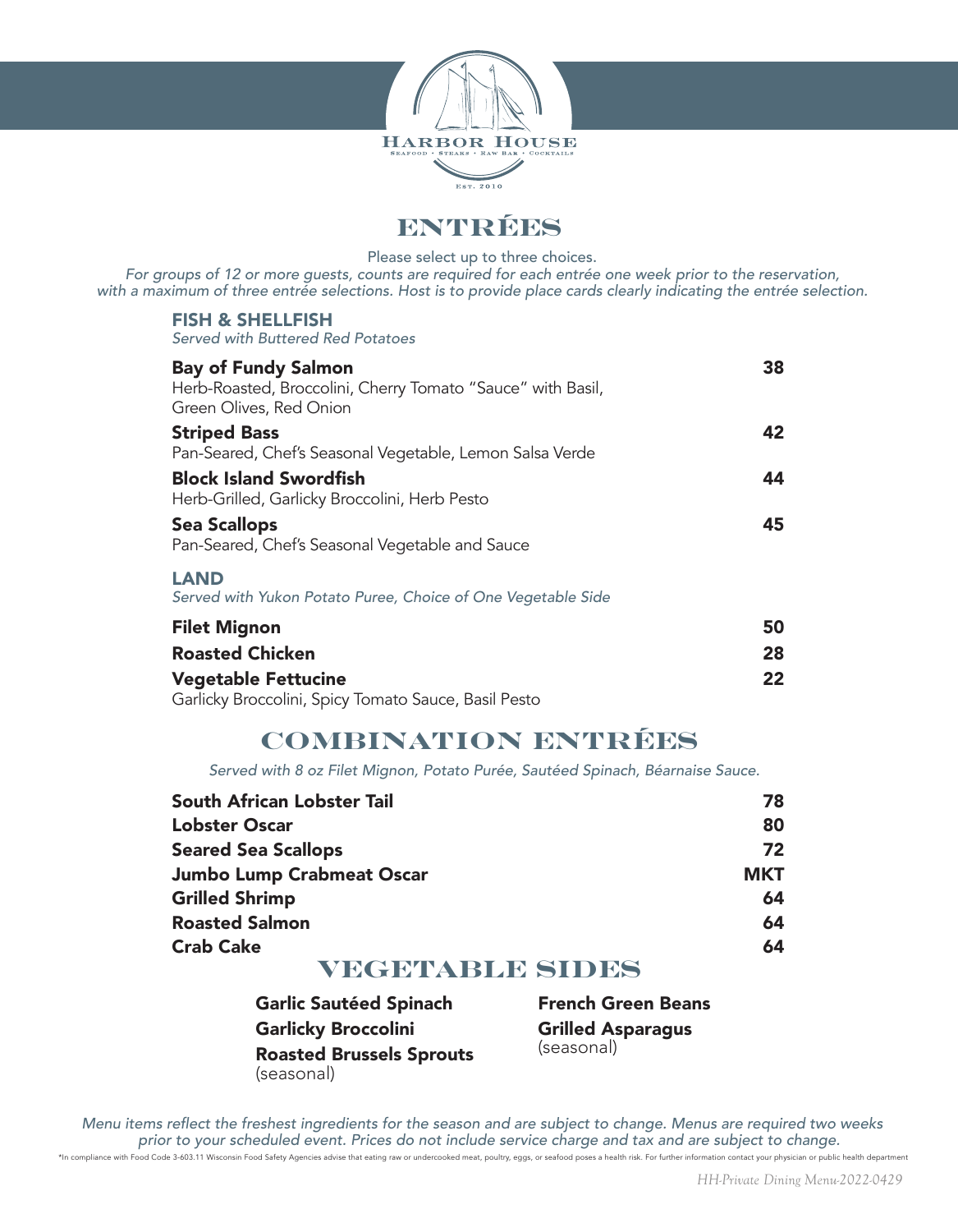

**DESSERTS**

Please select up to two choices.

Dessert counts are required one week prior to the reservation, with a maximum of two dessert selections.

| <b>Key Lime Pie</b><br>Graham Cracker Crust, Honey Meringue                    | 12                |
|--------------------------------------------------------------------------------|-------------------|
| <b>Carrot Cake</b><br>Pecans, Cream Cheese Frosting                            | $12 \,$           |
| <b>Flourless Chocolate Cake</b><br>Vanilla Ice Cream, Berries (Gluten Free)    | $12 \,$           |
| <b>Fruit Crumble</b><br>Seasonal Fresh Fruit, Spiced Oat Crumble (Gluten Free) | 12                |
| <b>Vanilla Cheesecake</b><br>Seasonal Fruit, Whipped Cream                     | 12                |
| <b>Sorbet Trio</b><br>Daily Selection (Gluten Free)                            | 12                |
| <b>Ice Cream Trio</b><br>Daily Selection (Gluten Free)                         | $12 \overline{ }$ |
| <b>CHILDREN'S MENU</b>                                                         |                   |
| Ages 12 and under. Children's entrées served with Fresh Fruit Cup.             |                   |
| <b>Fish &amp; Chips</b><br>Beer Battered Cod, Fries, Tartar Sauce              | 21                |
| <b>Beer Battered Shrimp</b><br>Fries, Cocktail Sauce                           | 21                |
| <b>Pasta with Butter</b><br>Parmesan                                           | 21                |
| <b>Pasta with Marinara</b><br>Parmesan                                         | 21                |
| <b>Roasted Chicken Breast</b><br>Potato Purée, Green Beans                     | 21                |
| <b>Baked Salmon</b><br>Potato Purée, Green Beans                               | 24                |
| <b>Petite Filet Mignon</b><br>4oz Steak, Potato Purée, Green Beans             | 26                |

Menu items reflect the freshest ingredients for the season and are subject to change. Menus are required two weeks prior to your scheduled event. Prices do not include service charge and tax and are subject to change.

\*In compliance with Food Code 3-603.11 Wisconsin Food Safety Agencies advise that eating raw or undercooked meat, poultry, eggs, or seafood poses a health risk. For further information contact your physician or public heal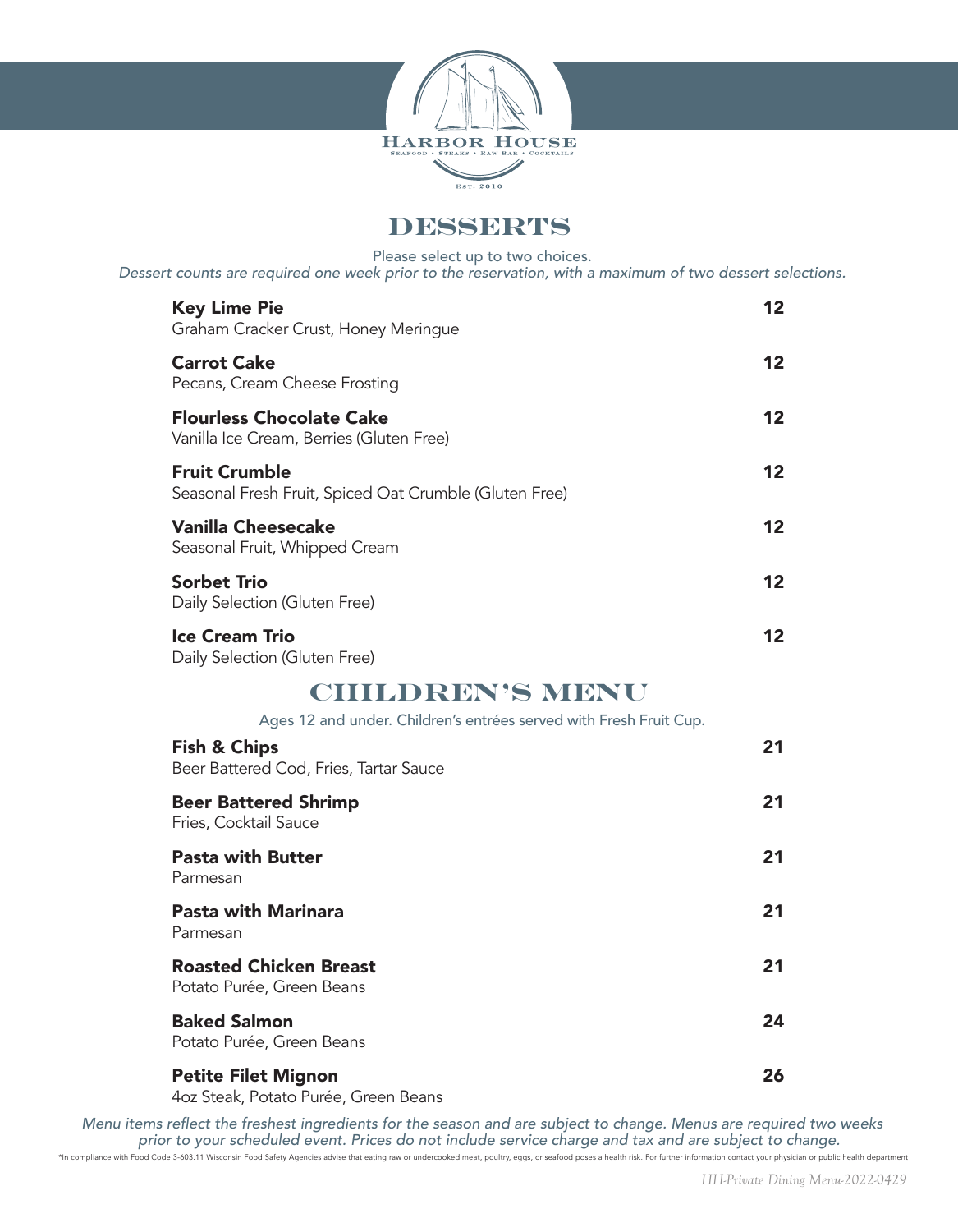

# **SEAFOOD SPECIALTIES**

#### **CAVIARS**

| <b>Calvisius Oscietra Royal</b><br>(Acipenser Gueldenstaedtii) Russian Sturgeon, Italy<br>complex & persistent, hazelnut, butter, sea urchin notes, brown to dark brown<br>with warm amber tones pearls, velvety & firm texture | 150 / 28g |
|---------------------------------------------------------------------------------------------------------------------------------------------------------------------------------------------------------------------------------|-----------|
| <b>Calvisius Oscietra Classic</b><br>(Acipenser Gueldenstaedtii) Russian Sturgeon, Italy<br>complex, rich, nutty, creamy, sea flavors, dark brown pearls, velvety & firm                                                        | 125 / 28g |
| <b>Calvisius Tradition Prestige</b><br>(Acipenser Transmontanus) White Sturgeon, Italy<br>fruity, nutty & buttery notes, large dark grey to black pearls, compact & smooth                                                      | 90 / 28g  |
| <b>Bemka Royal Ossetra</b><br>(Acipenser Baerii) Siberian Sturgeon, USA<br>clean, crisp nutty flavors, medium dark brown pearls, firm texture                                                                                   | 75 / 28g  |
| <b>RAW BAR AND OYSTERS</b>                                                                                                                                                                                                      |           |

| <b>Maine Lobster</b>             | MKT / each               |
|----------------------------------|--------------------------|
| <b>Jumbo Lump Crab</b>           | 30 / 4oz   120 / 1lb MKT |
| <b>Tuna Tartare</b>              | $48/1$ lb                |
| <b>King Crab Legs</b>            | MKT / 1lb                |
| <b>East / West Coast Oysters</b> | 3 each   33 / dozen      |
| <b>Chef Reserve Oysters</b>      | 4 each   45 / dozen      |

Menu items reflect the freshest ingredients for the season and are subject to change. Menus are required two weeks prior to your scheduled event. Prices do not include service charge and tax and are subject to change.